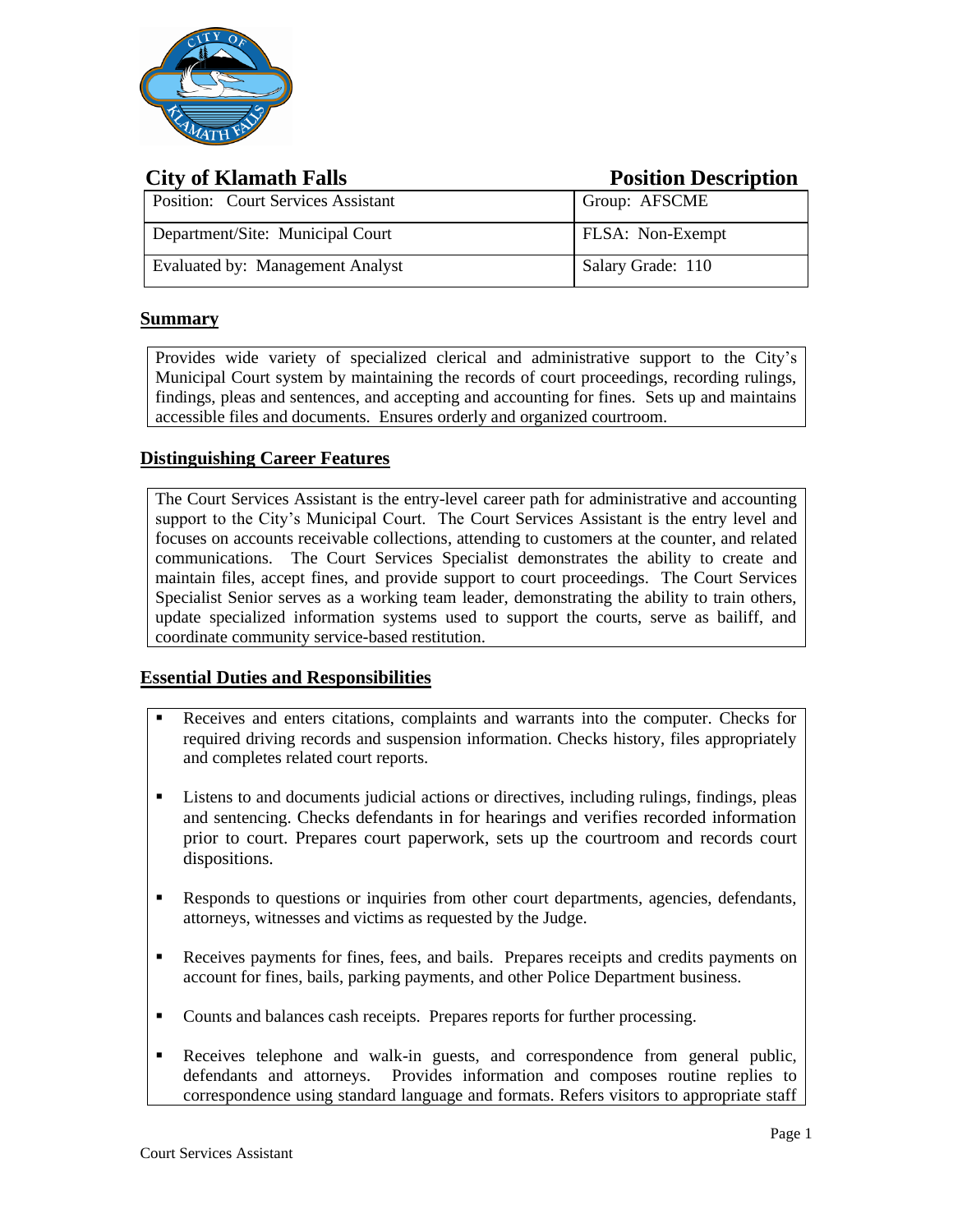for assistance with complex or unusually sensitive and private matters.

- Maintains and alphanumeric filing system for warrants. Prepares warrants, enters information onto a law enforcement database and removes information when required.
- Accesses law enforcement databases to search and request computerized driving, Motor Vehicle Registration, and Criminal History Records for use in legal proceedings.
- Provides support to Municipal Court proceedings by assisting with setting up caseloads on court calendars and issuing trial notices.
- **•** Processes incoming and outgoing mail
- Completes Oregon State Bureau Fingerprint Disposition cards when case is concluded and forwards to the Oregon State Bureau of Identification and local Law Enforcement Agency.
- **•** Performs other duties as assigned that support the overall objective of the position.

## **Qualifications**

## **Knowledge and Skills**

The position requires knowledge of municipal court procedures and processes, and ordinances, statutes, and laws within the scope of the Municipal Court's jurisdiction. Requires knowledge of law enforcement computer-aided databases including protocols and administrative rules regarding access, use and dissemination of data. Requires basic knowledge of general municipal court procedures and processes. Requires a working knowledge of office practices, procedures and equipment, including filing systems, receptionist and telephone techniques, and letter and report writing. Requires business mathematics skills to compute sums and statistics. Must be skilled in using and troubleshooting various standard office machines. Requires skill using the English language, grammar, spelling, punctuation, proofreading/editing, to prepare routine, yet professional correspondence. Requires sufficient human relations skills to make present a positive image of the department, convey technical information to others, and use patience and sensitivity in dealing with a diverse population that can be hostile and confrontive.

#### **Abilities**

Requires the ability to perform all of the duties of the position efficiently and in an open environment with multiple interruptions and distractions. Must be able to perform clerical and administrative work with speed and accuracy. Must be able to interpret, explain, apply, and train others in knowledge of division organization, operations, programs, functions and special terminology when performing assignments. Requires the ability to plan, organize and prioritize work in order to meet schedules and timelines. Requires the ability to work cooperatively with senior citizens. Requires the ability to work as contributing member of a team, work productively and cooperatively with other teams and external customers, and convey a positive image of the City and its services. Requires the ability to use a personal computer to produce correspondence and reports, and type/keyboard accurately. Requires the ability to maintain confidentiality of private and sensitive information. Requires the ability to complete police standards training and earn a certificate for access to law enforcement databases within six months of employment. Requires the ability to work varying shifts.